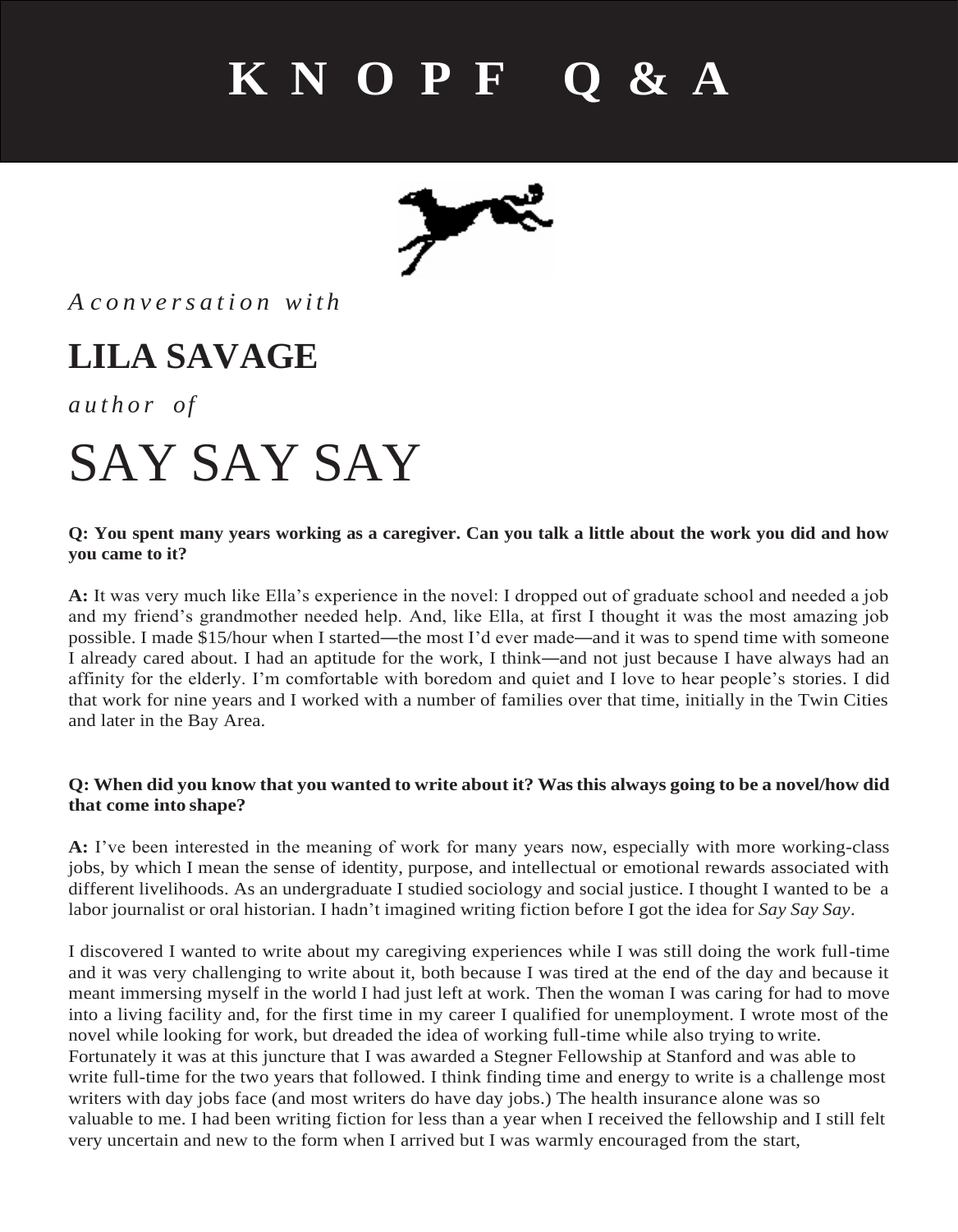### **K N O P F Q & A**

particularly by my mentor Elizabeth Tallent. The same is true of my experience at Iowa and working with the amazing Sam Chang. I'm not certain I could have finished the novel without support from these two remarkable writers.

#### **Q: You capture the very intimate relationships between caregivers and the familiesthey work with but**  you describe it at one point in the novel as "a strangely limited intimacy." Can you speak more about **this?**

**A:** I would of course grow close with my clients—I think all of them with whom I worked with for more than a few hours a week. I cared deeply for them but it was also always a job and one that it wasn't super easy to make a living doing. I had to set internal and external boundaries to be able to continue with the work. I didn't have illusions about the "help" being family. My mother did some cleaning work when I was growing up and while it wasn't really for a long enough time to develop a relationship with the family I definitely saw a distinction between the wealthy people she cleaned for and our actual family. That being said I remain friends with several of the families I worked with, less complicatedly now that they no longer employ me.

#### **Q: You write, "With some clients Ella almost felt as though she were collecting their memories before they lost them." This is really beautiful. How does caregiving, in your experience, extend beyond physical care and what have you observed in caring for those with memory loss that surprised you about yourself or about them?**

**A:** This is a difficult question to answer, I almost feel like it would be easier if I were less experienced! It all feels so normal to me now but surely I've been surprised. My maternal grandfather had Alzheimer's and I helped my grandmother care for him the summer before I graduated from college so I had some intimate experience with the illness even before it became my profession. Once I was working as a caregiver, most of my clients (though not all) had problems with memory loss. I guess one thing that surprised me was how personal and intimate some of the memories were that my clients shared and how lucky I felt to be entrusted with them. One woman, for instance, had me read out loud her unpublished memoir to her. It became useful as her memory got worse, I could remind her of events from her life or help her fill in details.

#### Q: Of Ella's relationship with Bryn you write, "She also learned that a man could demonstrate his love for a woman with the alert practicality and dutiful nurturing Ella had only ever observed the other way **around.Itso moved and surprised Ella thatshe wasforced to wonder why." Caregiving is often thought of as "pink collar" work. Did you want to explore this presumption in your novel?**

**A:** I didn't set out to challenge the assumption that caregiving is women's work because it usually IS performed by women, but I was interested in exploring the gendered aspects of the work. As I began to imagine and write two different caregiver characters in the book—one who does this professionally and one for whom caregiving is a personal task, a labor of love—the nature of this exploration evolved. In my very first draft of the novel Bryn was a woman with a female partner, but I found the psychology of female caregiving unsurprising and therefore less interesting, so I quickly realized this character, the caregiver in the marriage, had to be a man. Men are, according to a generalization, stoic in the face of hardship, and I knew I was curious about exploring the vulnerability beneath stoicism which is more surprising and